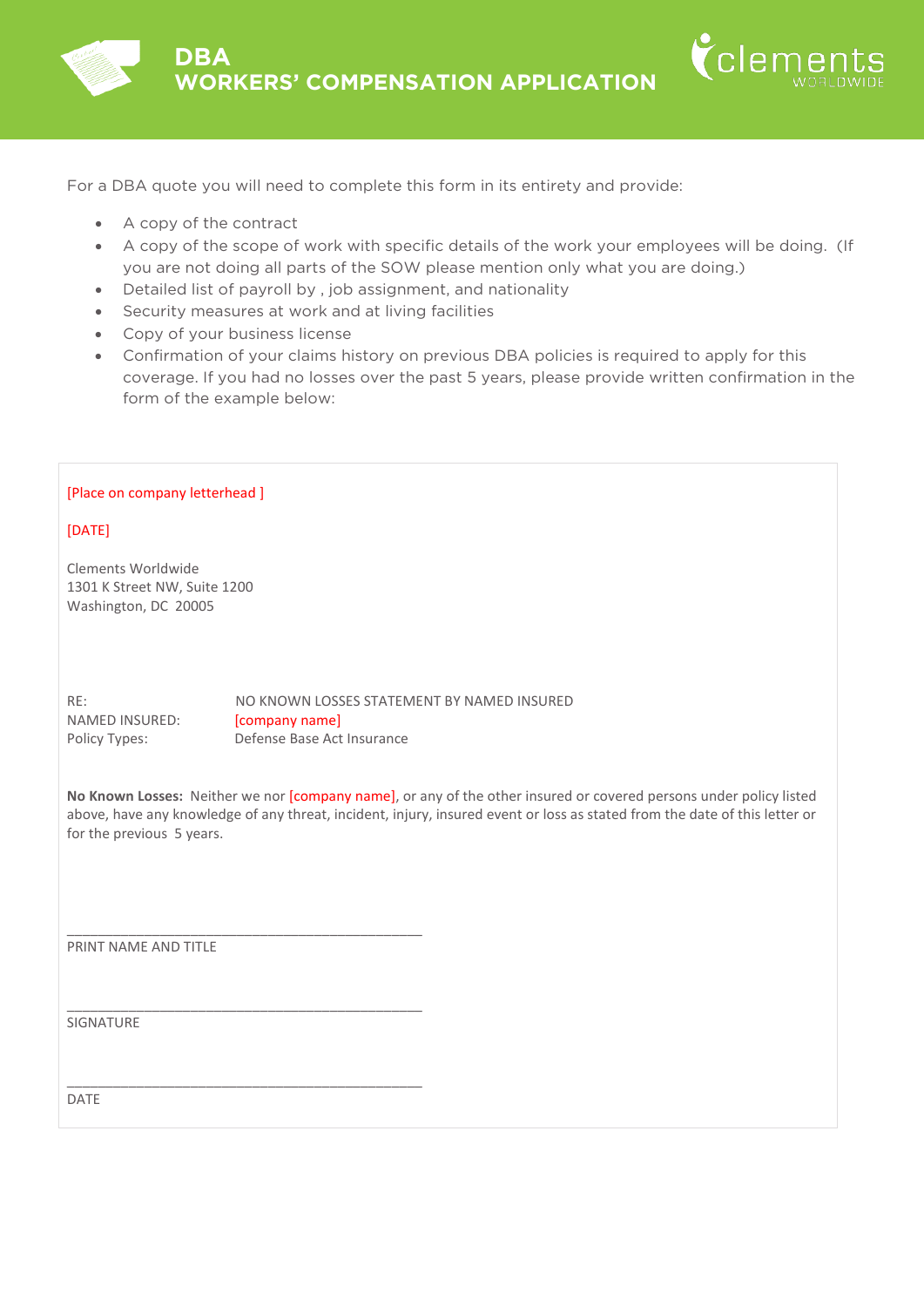



| ORGANIZATION INFORMATION                                                                                                                                                                                          |                                                                                                                                                                                      |
|-------------------------------------------------------------------------------------------------------------------------------------------------------------------------------------------------------------------|--------------------------------------------------------------------------------------------------------------------------------------------------------------------------------------|
| <b>Organization name</b>                                                                                                                                                                                          |                                                                                                                                                                                      |
| <b>Address</b>                                                                                                                                                                                                    |                                                                                                                                                                                      |
| City                                                                                                                                                                                                              | State / Province                                                                                                                                                                     |
| Country                                                                                                                                                                                                           | Zip/Postal                                                                                                                                                                           |
| Contact name                                                                                                                                                                                                      | Phone                                                                                                                                                                                |
| Title                                                                                                                                                                                                             | Email                                                                                                                                                                                |
| Type of organization                                                                                                                                                                                              | O LLC<br><b>O</b> Individual<br><b>O</b> Partnership<br>O Joint Venture<br>O Other:<br><b>O</b> Corporation                                                                          |
| Years in business                                                                                                                                                                                                 | <b>Years of experience</b><br>outside the U.S.                                                                                                                                       |
| <b>Proposed effective</b><br>date (mm/dd/yyyy)                                                                                                                                                                    | <b>Proposed expiration</b><br>date (mm/dd/yyyy)                                                                                                                                      |
| Date quote needed                                                                                                                                                                                                 | Any previous DBA-related<br>$\bullet$ Yes<br>$O_{\text{No}}$<br>contracts or work?                                                                                                   |
|                                                                                                                                                                                                                   |                                                                                                                                                                                      |
| <b>CONTRACT INFORMATION</b>                                                                                                                                                                                       |                                                                                                                                                                                      |
| Type of contract                                                                                                                                                                                                  | O State Depart.<br><b>OUSAID</b><br>$\bigcirc$ U. S. Army<br>ODoD                                                                                                                    |
| Is the applicant the<br>prime contractor?                                                                                                                                                                         | $\bigcirc$ Yes                                                                                                                                                                       |
| Did the applicant obtain a<br>written waiver from the<br>Department of Labor for                                                                                                                                  | Third Country Nationals (TCN)<br>L Local Country Nationals (LCN)<br>*If any, attach copy of waiver and copy of proof of alternative form of local workers'<br>compensation insurance |
| Prime contract #                                                                                                                                                                                                  | <b>Duration of contract</b>                                                                                                                                                          |
| Location of project                                                                                                                                                                                               | <b>Estimated contract value</b>                                                                                                                                                      |
| Subcontract # if applicable                                                                                                                                                                                       |                                                                                                                                                                                      |
| Description<br>of the scope<br>of work                                                                                                                                                                            |                                                                                                                                                                                      |
| Any work performed<br>underground, under<br>water or above 15 feet?                                                                                                                                               | OYes, describe:<br>$\mathsf{O}$ No                                                                                                                                                   |
| Are employees tenured<br>employees of the company or are<br>they new hires for this contract?                                                                                                                     | Tenured<br>Independent contractors/1099<br>New hired from Staffing Firm/ Placement Agency<br>New hired                                                                               |
| What percentage of the total is subcontracted?<br>O Yes, describe:<br>Are subcontractors used?<br>Does the applicant require current certificates of<br>$O^{\text{No}}$<br>DBA insurance from all subcontractors? |                                                                                                                                                                                      |
|                                                                                                                                                                                                                   |                                                                                                                                                                                      |
| Security provided by                                                                                                                                                                                              | <b>O</b> Employees<br><b>O</b> U.S. Military<br>O Outside Contractor(s), name:                                                                                                       |

| Do employees<br>carry firearms?                                                                 | <b>O</b> Some<br>n None                   | O All                   | $\Box$ Employees are trained to carry fire arms<br>$\Box$ Employees are NOT trained to carry fire arms |                        |
|-------------------------------------------------------------------------------------------------|-------------------------------------------|-------------------------|--------------------------------------------------------------------------------------------------------|------------------------|
|                                                                                                 | Are employee background checks conducted? | OYes                    | $O$ No                                                                                                 |                        |
| Are employees' personnel records<br>(passport, visa, etc.) maintained<br>by your HR department? |                                           | O Yes, location:<br>∩No |                                                                                                        |                        |
| Are physicals required after offers<br>of employment are made?                                  |                                           | $\bigcirc$ Yes<br>∩No   | Are physicals required prior to<br>work release?                                                       | $\bigcirc$ Yes<br>O No |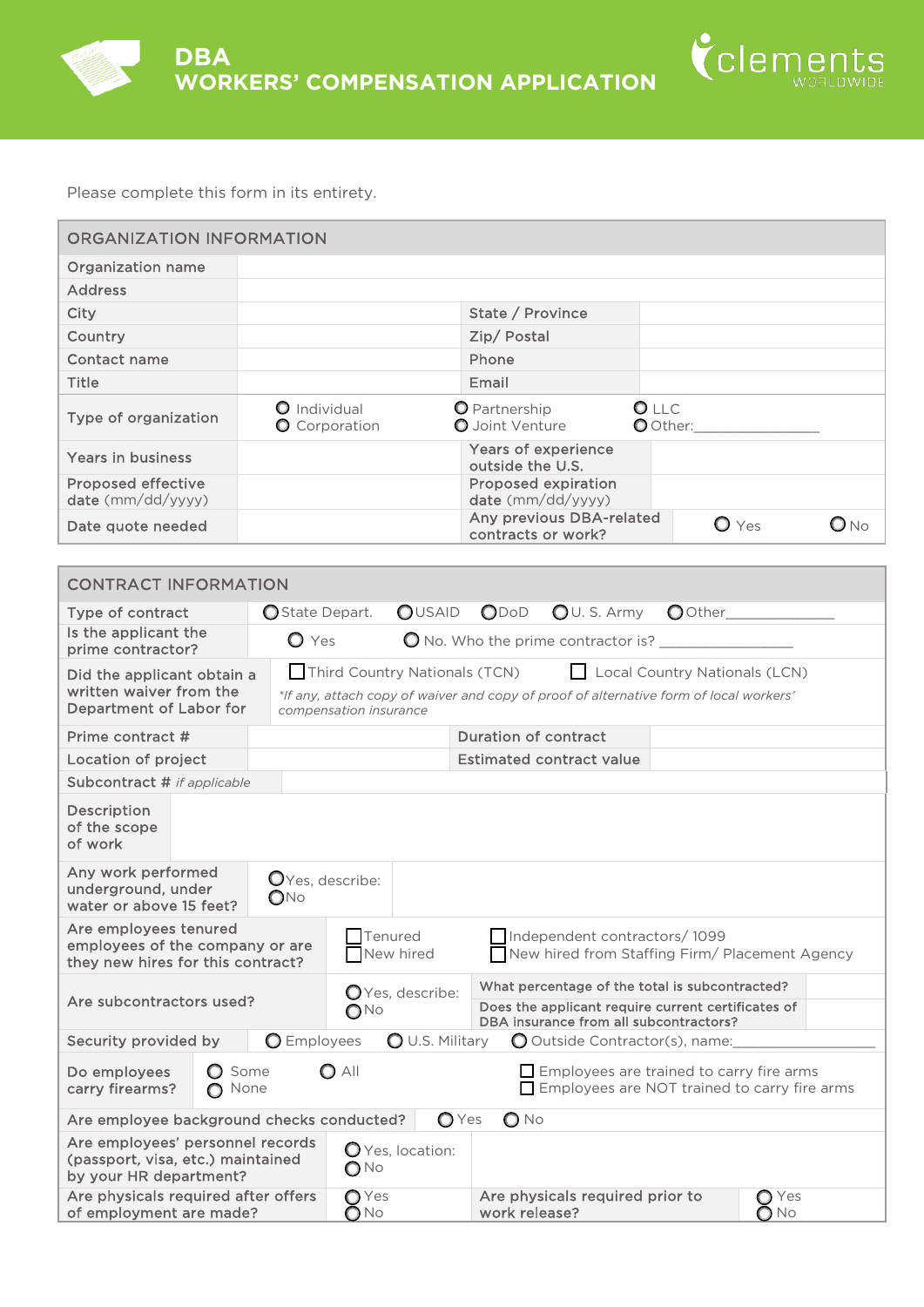



| Are employees processed<br>through the CRC or other<br>"readiness" center prior to<br>deployment?                                                                                             | $\mathbf{O}$ Yes<br>$\bigcirc$ No            | Do employees undergo<br>psychiatric pre-screening prior to<br>deployment to hostile zones? | $O$ Yes<br>$O$ No |
|-----------------------------------------------------------------------------------------------------------------------------------------------------------------------------------------------|----------------------------------------------|--------------------------------------------------------------------------------------------|-------------------|
| Does the applicant have a<br>documented evacuation plan for<br>its employees for emergency<br>medical? (please attach)                                                                        | $\mathbf{Q}$ Yes, describe:<br>$\bigcirc$ No |                                                                                            |                   |
| Does the applicant have a<br>documented evacuation plan for<br>its employees for political<br>instability? (please attach)                                                                    | O Yes, describe:<br>$\bigcirc$ No            |                                                                                            |                   |
| Are medical facilities available at<br>or near the worksite(s)?                                                                                                                               | O Yes, describe:<br>$\bigcirc$ No            |                                                                                            |                   |
| Does the applicant provide non-<br>work related medical insurance<br>including evacuation coverage for<br>non-work related medical<br>emergencies for your US<br>Employees?                   | $\mathbf{Q}$ Yes, describe:<br>$\bigcirc$ No |                                                                                            |                   |
| Does the applicant provide non-<br>work related medical insurance<br>including evacuation coverage for<br>non-work related medical<br>emergencies for your Third<br><b>Country Nationals?</b> | O Yes, describe:<br>$\bigcirc$ No            |                                                                                            |                   |
| Does the applicant provide non-<br>work related medical insurance<br>including evacuation coverage for<br>non-work related medical<br>emergencies for your Local<br>Nationals?                | O Yes, describe:<br>$O$ No                   |                                                                                            |                   |

| <b>HOUSING, TRANSPORTATION AND SECURITY</b>                                                                                                                                         |     |       |  |  |
|-------------------------------------------------------------------------------------------------------------------------------------------------------------------------------------|-----|-------|--|--|
| What type of housing is being<br>provided for the employees?                                                                                                                        |     |       |  |  |
| Is housing located on or off the<br>military base?                                                                                                                                  | OOn | O Off |  |  |
| What type of transportation is being<br>provided to get the employees to and<br>from the workplace? (Commercial<br>aircraft, military aircraft, helicopter, etc.)<br>Please explain |     |       |  |  |
| What type of security is provided for<br>the employees both on and off base<br>and during transportation? Please<br>explain                                                         |     |       |  |  |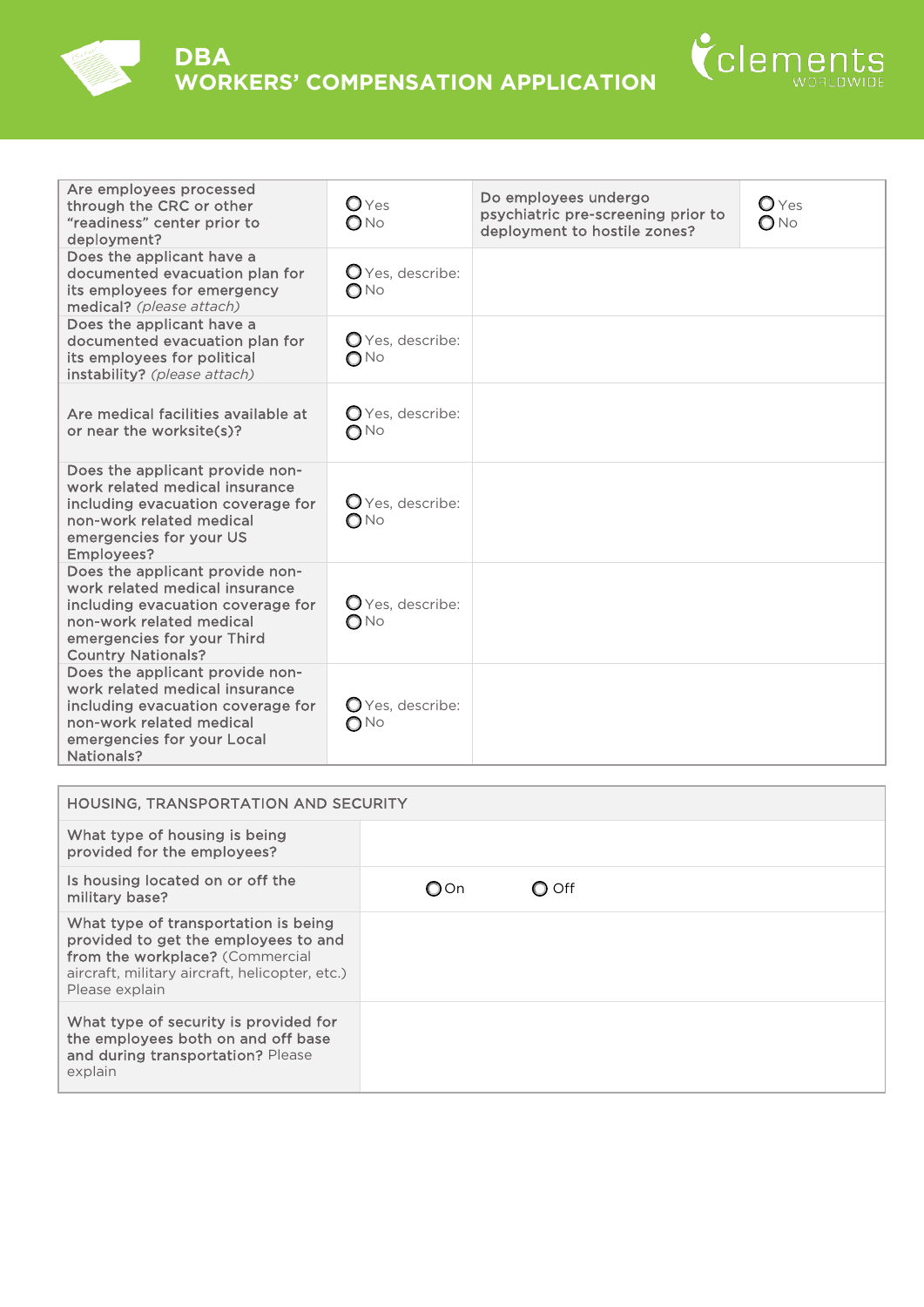



## REMUNERATION/ EMPLOYEE INFORMATION

You must provide the total pay for the entire contract. If you list more than 1 employee make sure you provide the total sum of all listed employees in the columns below. Each type of employee (U.S. Nationals [U.S.], Third Country Nationals [TCNs] or Local Country Nationals [LCNs]) must be in a different line. Remuneration means all monies paid to employees including without limitation salary, overtime, bonuses and cash allowances.

| country of duty | job classification/<br>duties | type of employees     | <b>Annual/DBA Contract</b><br>Remuneration | Number of<br>employees |
|-----------------|-------------------------------|-----------------------|--------------------------------------------|------------------------|
|                 |                               | $OUS O$ TCNs $O$ LCNs | <b>USD</b>                                 |                        |
|                 |                               | OUS O TCNs O LCNs     | <b>USD</b>                                 |                        |
|                 |                               | $OUS O$ TCNs $O$ LCNs | <b>USD</b>                                 |                        |
|                 |                               | OUS O TCNs O LCNs     | <b>USD</b>                                 |                        |
|                 |                               | OUS O TCNs O LCNs     | <b>USD</b>                                 |                        |
|                 |                               | OUS O TCNs O LCNs     | <b>USD</b>                                 |                        |
|                 |                               | $OUS O$ TCNs $O$ LCNs | <b>USD</b>                                 |                        |
|                 |                               | $OUS O$ TCNs $O$ LCNs | <b>USD</b>                                 |                        |
|                 |                               | OUS O TCNs O LCNs     | <b>USD</b>                                 |                        |
|                 |                               | $OUS O$ TCNs $O$ LCNs | <b>USD</b>                                 |                        |
|                 |                               | OUS O TCNs O LCNs     | <b>USD</b>                                 |                        |
|                 |                               | OUS O TCNs O LCNs     | <b>USD</b>                                 |                        |
|                 |                               | $OUS O$ TCNs $O$ LCNs | <b>USD</b>                                 |                        |
|                 |                               | OUS O TCNs O LCNs     | <b>USD</b>                                 |                        |
|                 |                               | OUS O TCNs O LCNs     | <b>USD</b>                                 |                        |
|                 |                               | OUS O TCNs O LCNs     | <b>USD</b>                                 |                        |
|                 |                               | $OUS O$ TCNs $O$ LCNs | <b>USD</b>                                 |                        |
|                 |                               | $OUS O$ TCNs $O$ LCNs | <b>USD</b>                                 |                        |
|                 |                               | OUS O TCNs O LCNs     | <b>USD</b>                                 |                        |
|                 |                               | $OUS O$ TCNs $O$ LCNs | <b>USD</b>                                 |                        |
|                 |                               | OUS O TCNs O LCNs     | <b>USD</b>                                 |                        |
|                 |                               | OUS O TCNs O LCNs     | <b>USD</b>                                 |                        |
|                 |                               | OUS O TCNs O LCNs     | <b>USD</b>                                 |                        |
|                 |                               | OUS O TCNs O LCNs     | <b>USD</b>                                 |                        |
|                 |                               | OUS O TCNs O LCNs     | <b>USD</b>                                 |                        |
|                 |                               | OUS O TCNs O LCNs     | <b>USD</b>                                 |                        |
|                 |                               | <b>TOTALS</b>         | 0.00                                       | 0.00                   |

Indicate travel to overseas military bases or DBA contract worksite(s) by U.S.-based and/or other employees not included above: (One travel week equals 7 consecutive days or any part thereof, i.e. 12-day trip equals 2 travel weeks. Person-Weeks is the number of travel weeks per person, i.e. 2 employees traveling for 12 days = 4 travel weeks or 2 travel weeks per person.)

| Country | City, State or<br><b>Military Base</b> | Job Classification/<br><b>Duties</b> | <b>DBA Worksite</b><br>Location | Person-Weeks |
|---------|----------------------------------------|--------------------------------------|---------------------------------|--------------|
|         |                                        |                                      |                                 |              |
|         |                                        |                                      |                                 |              |
|         |                                        |                                      |                                 |              |
|         |                                        |                                      |                                 |              |
|         |                                        |                                      |                                 |              |
|         |                                        |                                      |                                 |              |
|         |                                        |                                      |                                 |              |
|         |                                        |                                      |                                 |              |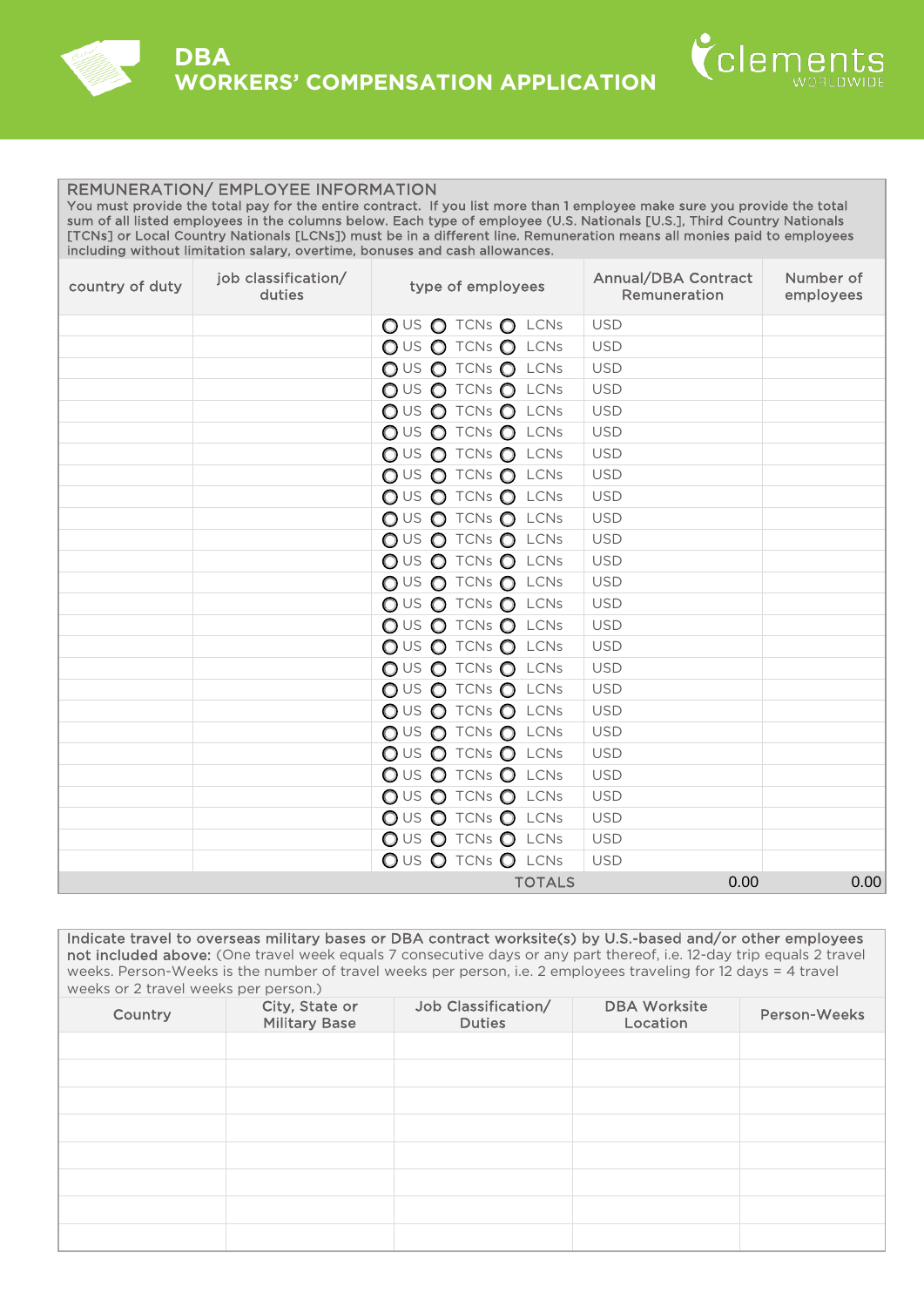



| <b>TRANSPORTATION INFORMATION</b><br>Indicate the maximum number of employees on each method of transportation and at each location indicated below: |                                                                            |                                     |                                     |                                                                                                                     |  |
|------------------------------------------------------------------------------------------------------------------------------------------------------|----------------------------------------------------------------------------|-------------------------------------|-------------------------------------|---------------------------------------------------------------------------------------------------------------------|--|
| # per bus or<br>plane, not total                                                                                                                     | Maximum<br>Number of US<br><b>Employees</b>                                | Maximum<br>Number of<br><b>TCNs</b> | Maximum<br>Number of<br><b>LCNs</b> | Indicate Details of Land and Water Travel.<br>Number of Flights, Work Site and Housing<br><b>Quarters' Location</b> |  |
| Land (per<br>Auto/Bus)                                                                                                                               |                                                                            |                                     |                                     |                                                                                                                     |  |
| <b>Air Travel</b><br>(per unit)                                                                                                                      |                                                                            |                                     |                                     |                                                                                                                     |  |
| Water<br>Travel                                                                                                                                      |                                                                            |                                     |                                     |                                                                                                                     |  |
| <b>Work Site</b>                                                                                                                                     |                                                                            |                                     |                                     |                                                                                                                     |  |
| Sleeping<br><b>Quarters</b>                                                                                                                          |                                                                            |                                     |                                     |                                                                                                                     |  |
|                                                                                                                                                      | What is the distance (in miles) between the housing quarters and worksite? |                                     |                                     |                                                                                                                     |  |
| Describe the method of                                                                                                                               | transportation between the<br>housing quarters and worksite:               |                                     |                                     |                                                                                                                     |  |
|                                                                                                                                                      | Is all work performed on base?                                             | OYes                                |                                     | $\bigcirc$ No, the percentage of work performed outside is                                                          |  |
| Does the applicant own, operate or lease aircraft for<br>○ Yes, describe below<br>$\bigcirc$ No<br>purposes of executing the contract to be covered? |                                                                            |                                     |                                     |                                                                                                                     |  |
|                                                                                                                                                      |                                                                            |                                     |                                     |                                                                                                                     |  |

| <b>DBA INSURANCE HISTORY</b>                                                             |              |                                                                      |                |               |
|------------------------------------------------------------------------------------------|--------------|----------------------------------------------------------------------|----------------|---------------|
| In the past 5 years have you had<br>a DBA policy?                                        | $OYes$ $ONo$ | In the past 5 years have you<br>experienced any DBA-specific losses? | $\bigcirc$ Yes | $\bigcirc$ No |
| Details of any large losses over \$50,000 (attach details if additional space is needed) |              |                                                                      |                |               |
|                                                                                          |              |                                                                      |                |               |
|                                                                                          |              |                                                                      |                |               |
|                                                                                          |              |                                                                      |                |               |
|                                                                                          |              |                                                                      |                |               |
|                                                                                          |              |                                                                      |                |               |
|                                                                                          |              |                                                                      |                |               |
|                                                                                          |              |                                                                      |                |               |
|                                                                                          |              |                                                                      |                |               |
|                                                                                          |              |                                                                      |                |               |
|                                                                                          |              |                                                                      |                |               |
|                                                                                          |              |                                                                      |                |               |
|                                                                                          |              |                                                                      |                |               |
|                                                                                          |              |                                                                      |                |               |
|                                                                                          |              |                                                                      |                |               |
|                                                                                          |              |                                                                      |                |               |
|                                                                                          |              |                                                                      |                |               |
|                                                                                          |              |                                                                      |                |               |